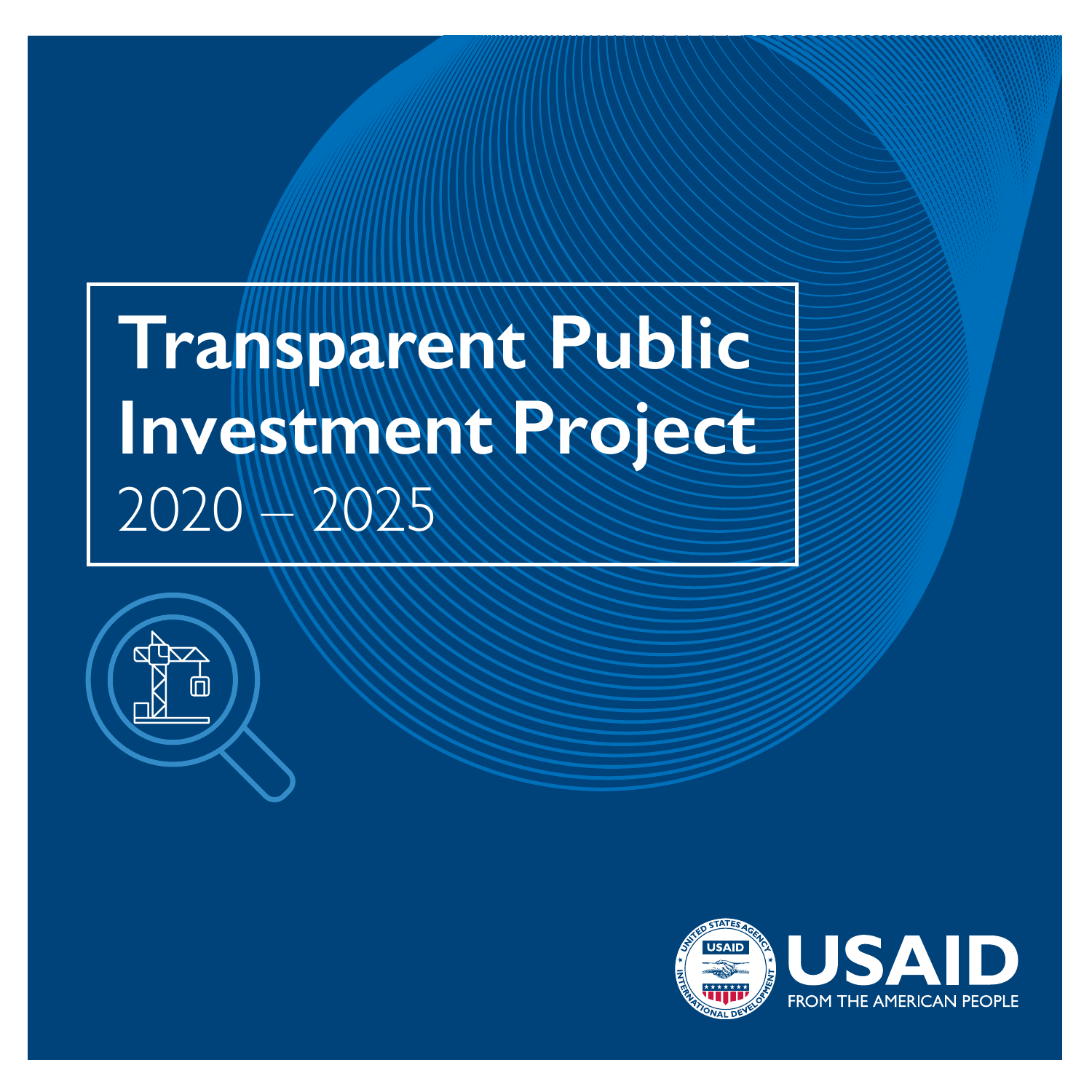# **Transparent Public Investment Project**

### PURPOSE

Strengthen the integrity of key government processes to reduce corruption in public investment and procurement

| <b>HOW</b>                          |                                                     |                           |                                             |
|-------------------------------------|-----------------------------------------------------|---------------------------|---------------------------------------------|
| Improving the<br>government's       | <b>PREVENT</b><br><b>IDENTIFY</b><br><b>CONTROL</b> | <b>CORRUPTION</b>         | <b>GREATER</b><br><b>ACCOUNTABILITY IN</b>  |
| and civil society's<br>capacity to: | <b>INCREASE</b>                                     | <b>CITIZEN ENGAGEMENT</b> | PUBLIC INVESTMENT<br><b>AND PROCUREMENT</b> |

#### INTEGRITY NETWORK APPROACH

Work to bring together actors in new ways to improve public investment processes to formalize commitments and incentivize collaboration and accountability through action plans and responsible parties focused on prioritized public investment projects

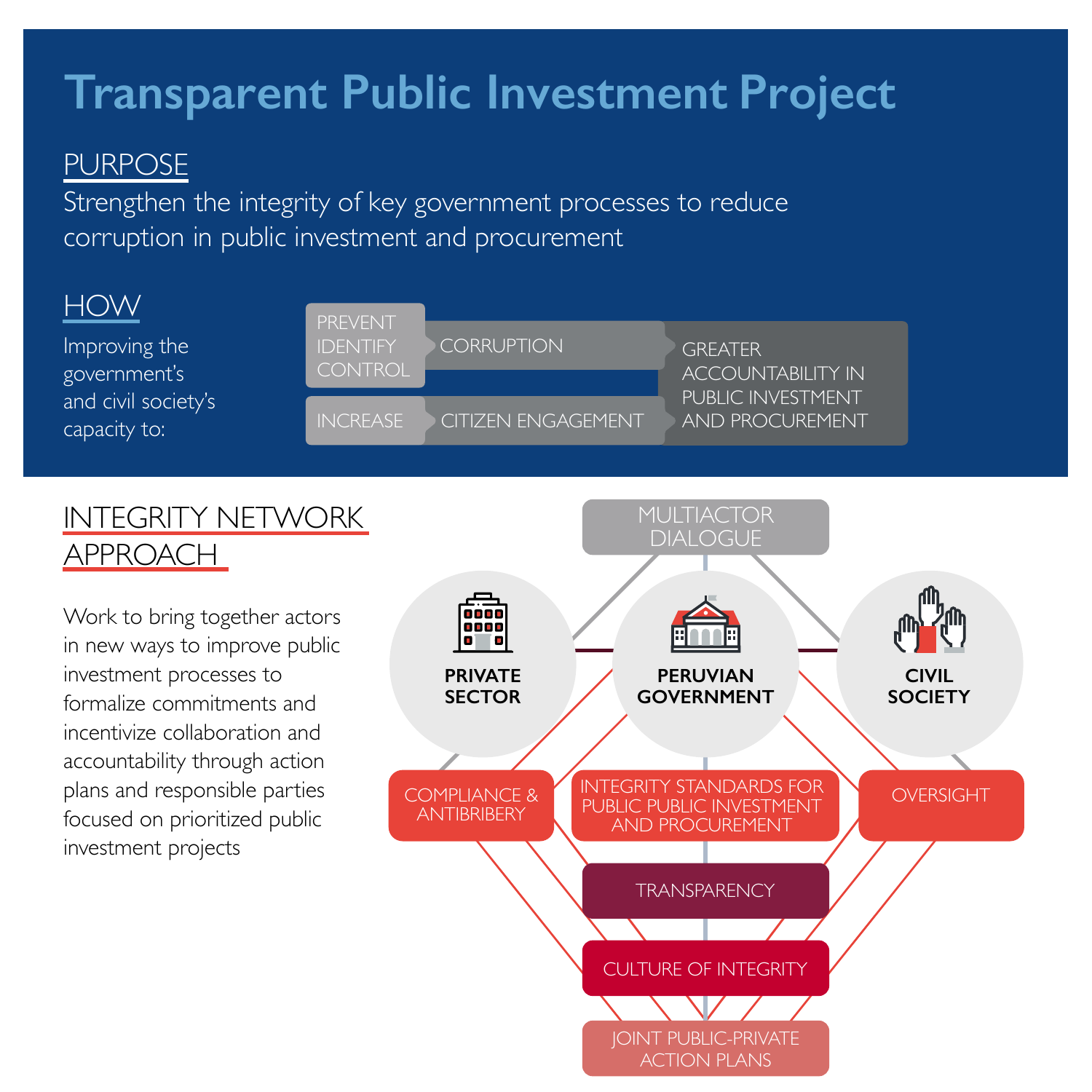## WITH WHO?

Actors responsible for the control and supervision of public contracting and the promotion of public integrity



#### WHEN?

The project is implemented through a three-phased process in order to maximize stakeholder engagement in the design, development and implementation of activities